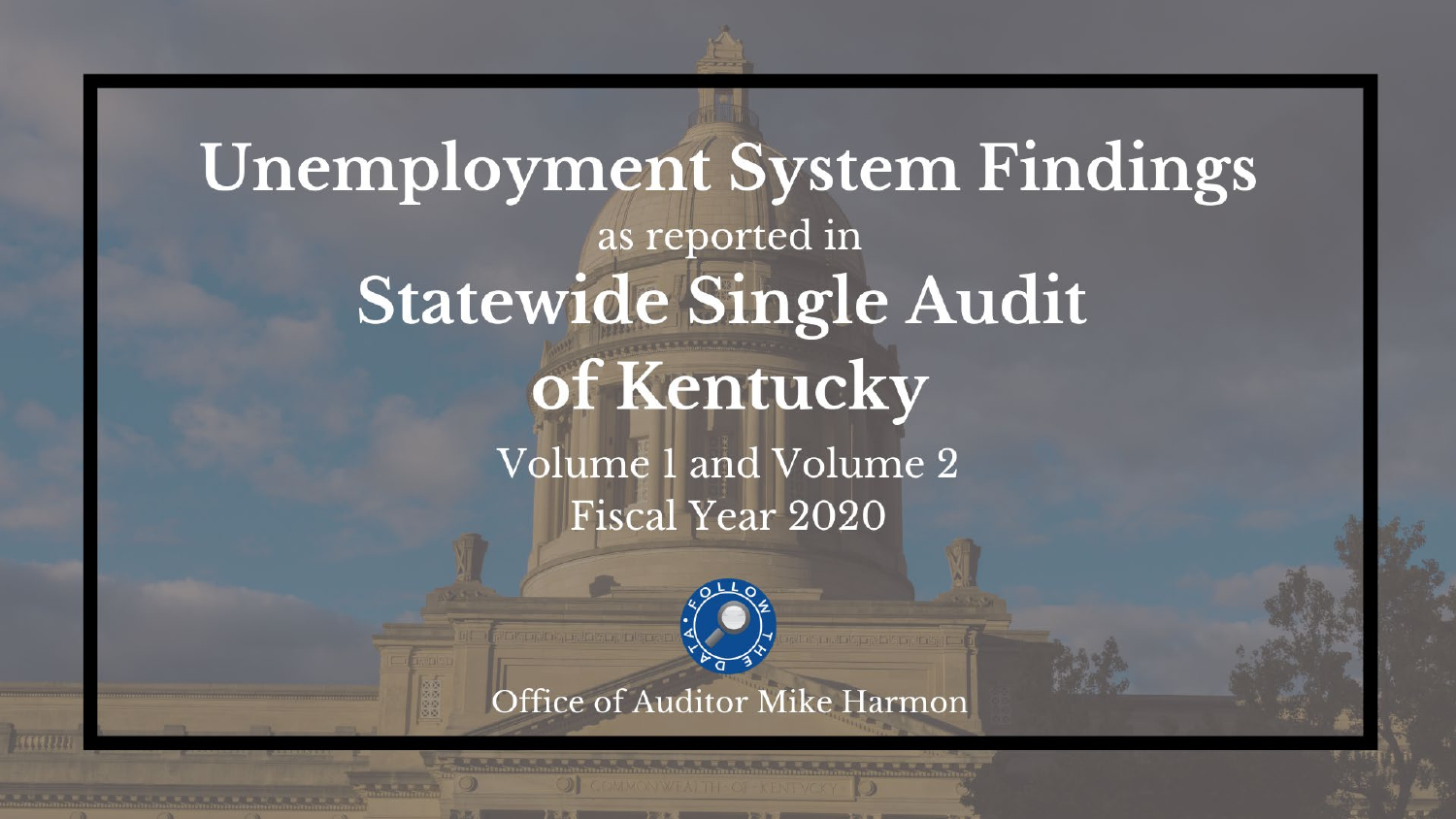### Scope of Auditor Harmon's Testimony

- $\blacktriangleright$  The focus on today's testimony is the audits findings reported in FY 2020 reports released by APA.
- I want to be clear from the outset that I am not here to discuss FY 2021 audit work that is currently underway.
	- Auditing standards place restrictions on what can be discussed regarding an ongoing audit so as not to impair the audit work.
	- Also, I am not personally involved any ongoing audits of state agencies.
	- ▶ Our office is careful to ensure strong safeguards are in place to maintain the office's objectivity and independence under auditing standards.



**Mike Harmon State Auditor**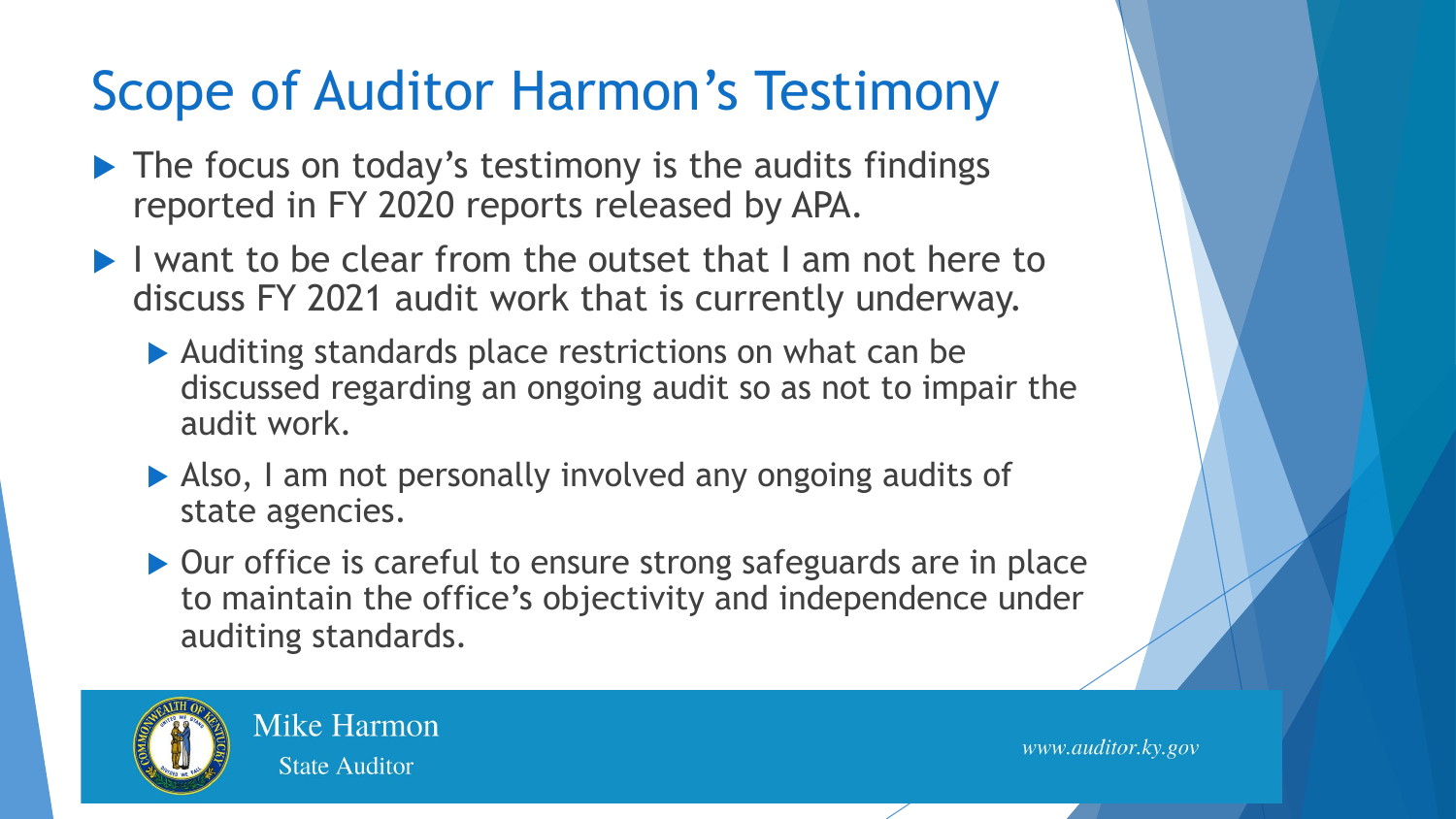## Annual Comprehensive Financial Report (ACFR)

- ▶ Per KRS 43.060, the Auditor of Public Accounts (APA) does an annual audit of the Commonwealth of Kentucky's Annual Comprehensive Financial Report (ACFR) in accordance with generally accepted accounting principles.
- ▶ In December 2020, APA issued a Qualified Audit Opinion on the UI Fund because of the internal control environment and unknown amount owed to those who filed for UI benefits during FY 2020.



**Mike Harmon State Auditor**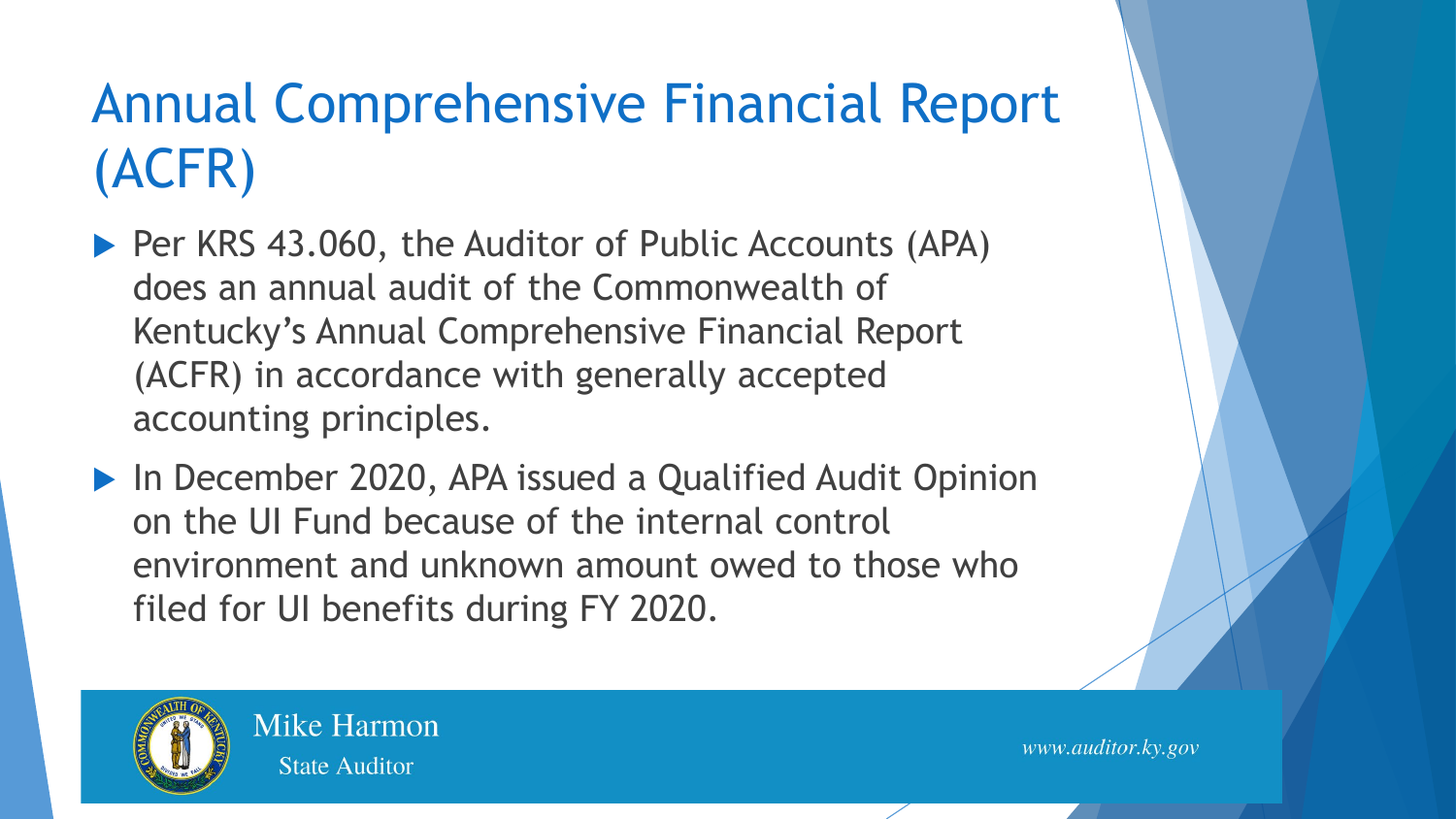# Statewide Single Audit of Kentucky (SSWAK) for FY 2020, Vol. I

- APA conducts the SSWAK to meet the Federal Single Audit Act requirement that applies to all state & local governments expending federal awards of \$750,000 or more.
- ▶ Volume I of the SSWAK reports the financial & internal control findings from the ACFR audit.
	- ▶ 25 findings for FY 2020, and more than half involved the Office of Unemployment Insurance (OUI) and the Unemployment Insurance (UI) fund.
- SSWAK, Volume I was released in February 2021.



**State Auditor** 

**Mike Harmon**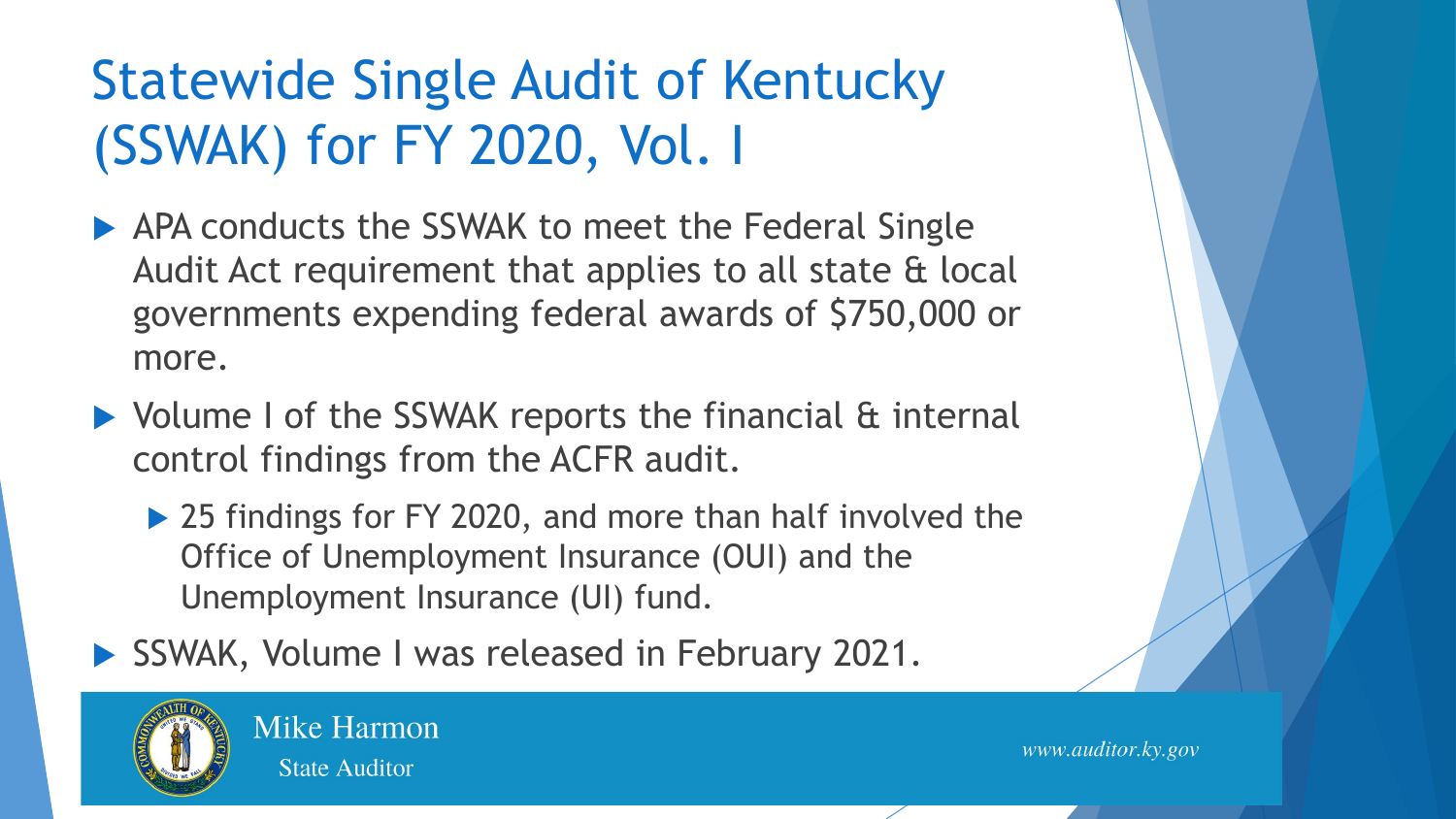## Statewide Single Audit of Kentucky (SSWAK) for FY 2020, Vol. II

- ▶ Volume II of the SSWAK reports on compliance with federal requirements for federal awards.
	- ▶ 21 findings for FY 2020, and 8 of those involved the Office of Unemployment Insurance (OUI) and the Unemployment Insurance (UI) fund.
	- KY spent over \$17.5 billion in federal awards, up \$4.7 billion from FY 2019.
- ▶ Audit identified \$670.7 million in questioned costs, including the \$655 million in UI benefits paid during FY 2020.
- SSWAK, Volume II was released in April 2021.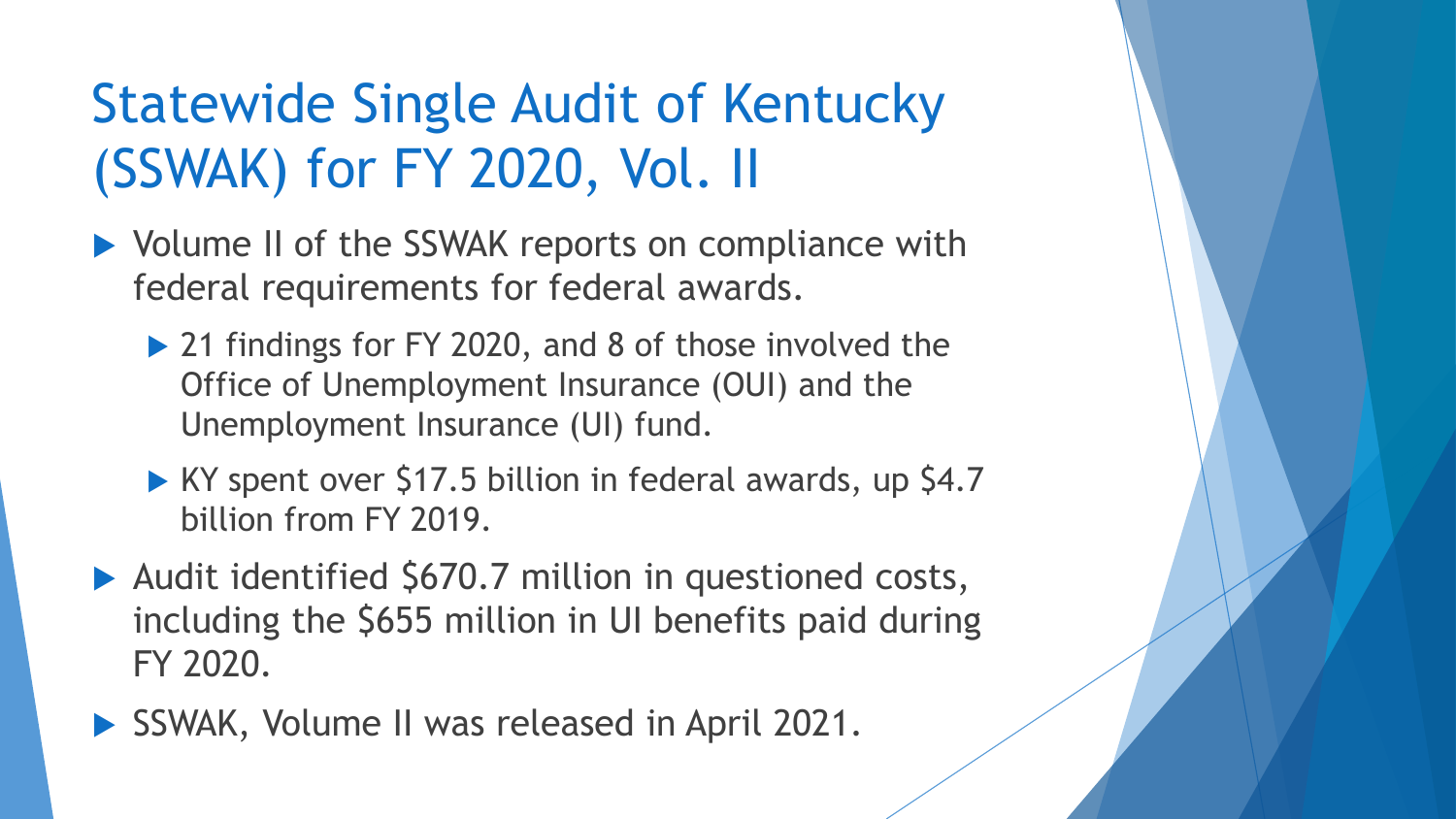# Onset of the COVID-19 Pandemic: An Unprecedented Challenge for OUI

- ▶ Business closures due to COVID-19 led to thousands of Kentuckians becoming unemployed.
- The UI system was flooded with claims.
- ▶ 49,023 new unemployment claims filed during the week ending March 21, 2020.
- ▶ An additional 113,149 new claims filed during the week ending March 28, 2020.



**State Auditor** 

**Mike Harmon**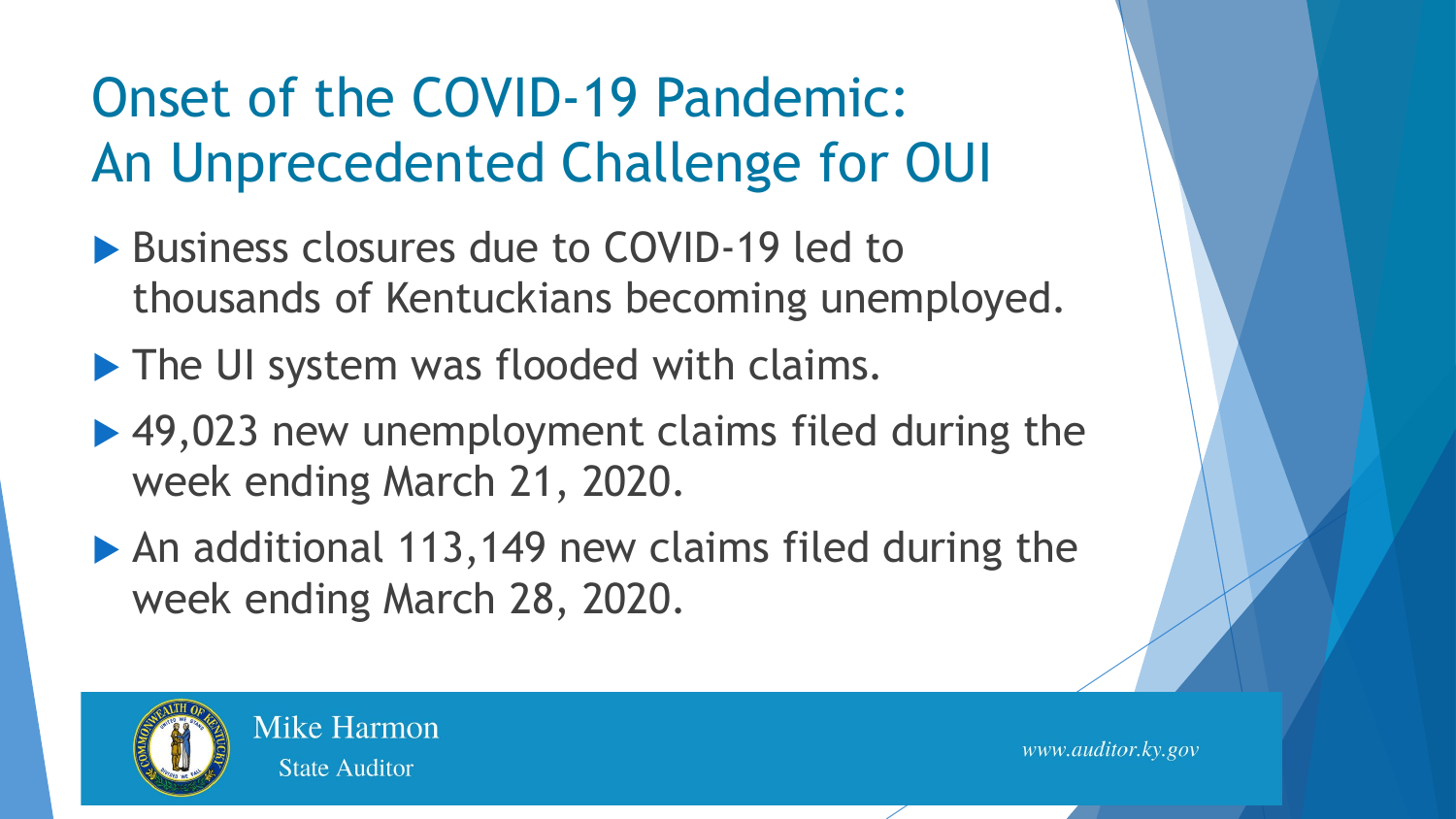## New Federal Unemployment Programs Created by CARES ACT

- **Pandemic Unemployment Assistance (PUA).**
- ▶ Pandemic Emergency Unemployment Compensation (PEUC).
- **Federal Pandemic Unemployment Compensation** (FPUC).



**Mike Harmon State Auditor**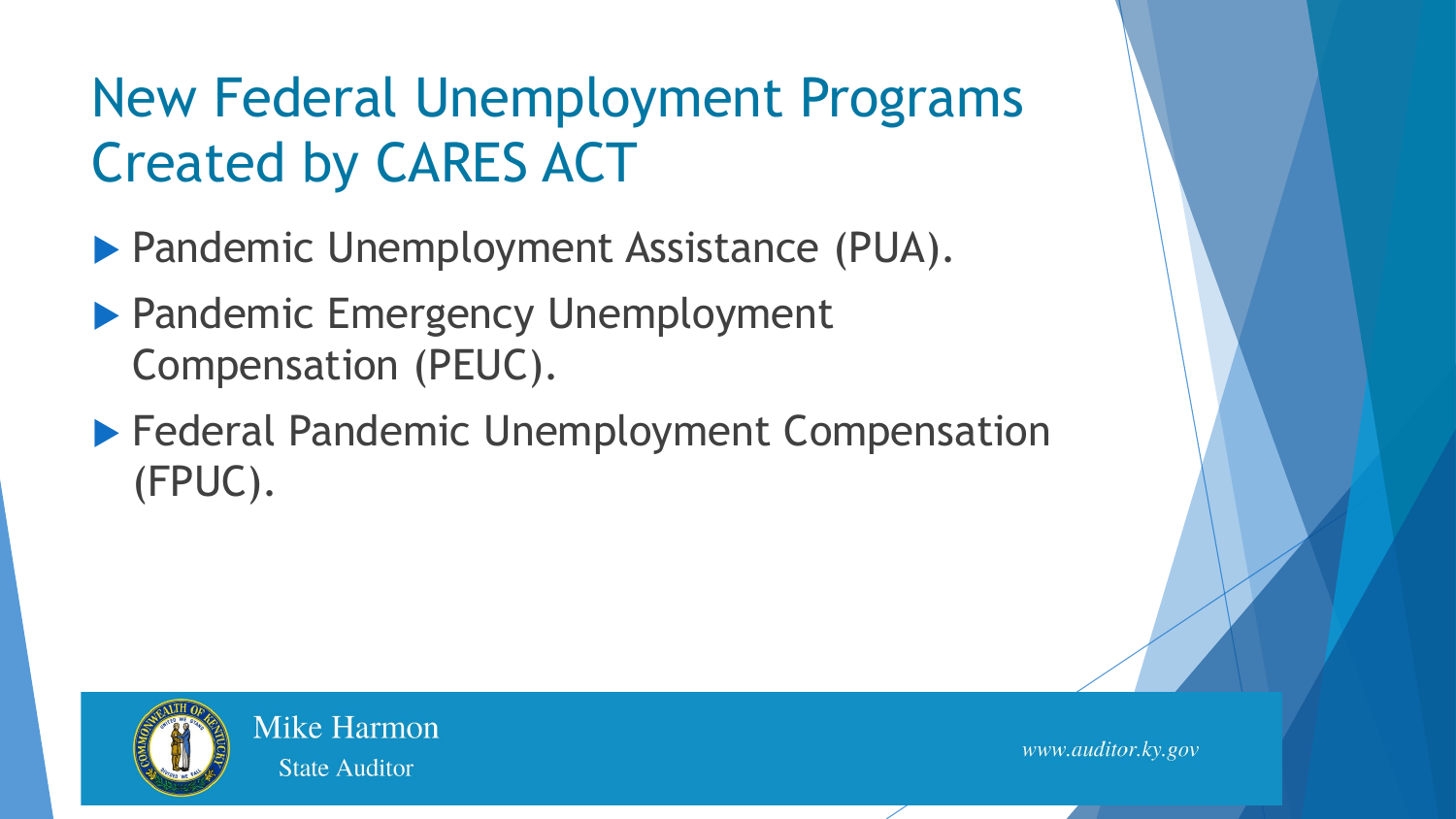# Pandemic Unemployment Assistance (PUA)

- PUA funded unemployment benefits for claimants who historically have not been eligible for traditional UI, such as self-employed individuals or "gig" workers.
- ▶ In order to pay claims as quickly as possible, OUI determined that anyone who applied for PUA benefits and was deemed eligible, would receive the minimum PUA benefit.
	- ▶ From program initiation until mid-May 2020, OUI assigned a minimum weekly PUA claim amount of \$180 instead of the correct amount of \$176.
	- $\blacktriangleright$  Individuals were not initially given the opportunity to submit documentation of their earnings that might have entitled them to a higher benefit amount.



**Mike Harmon State Auditor**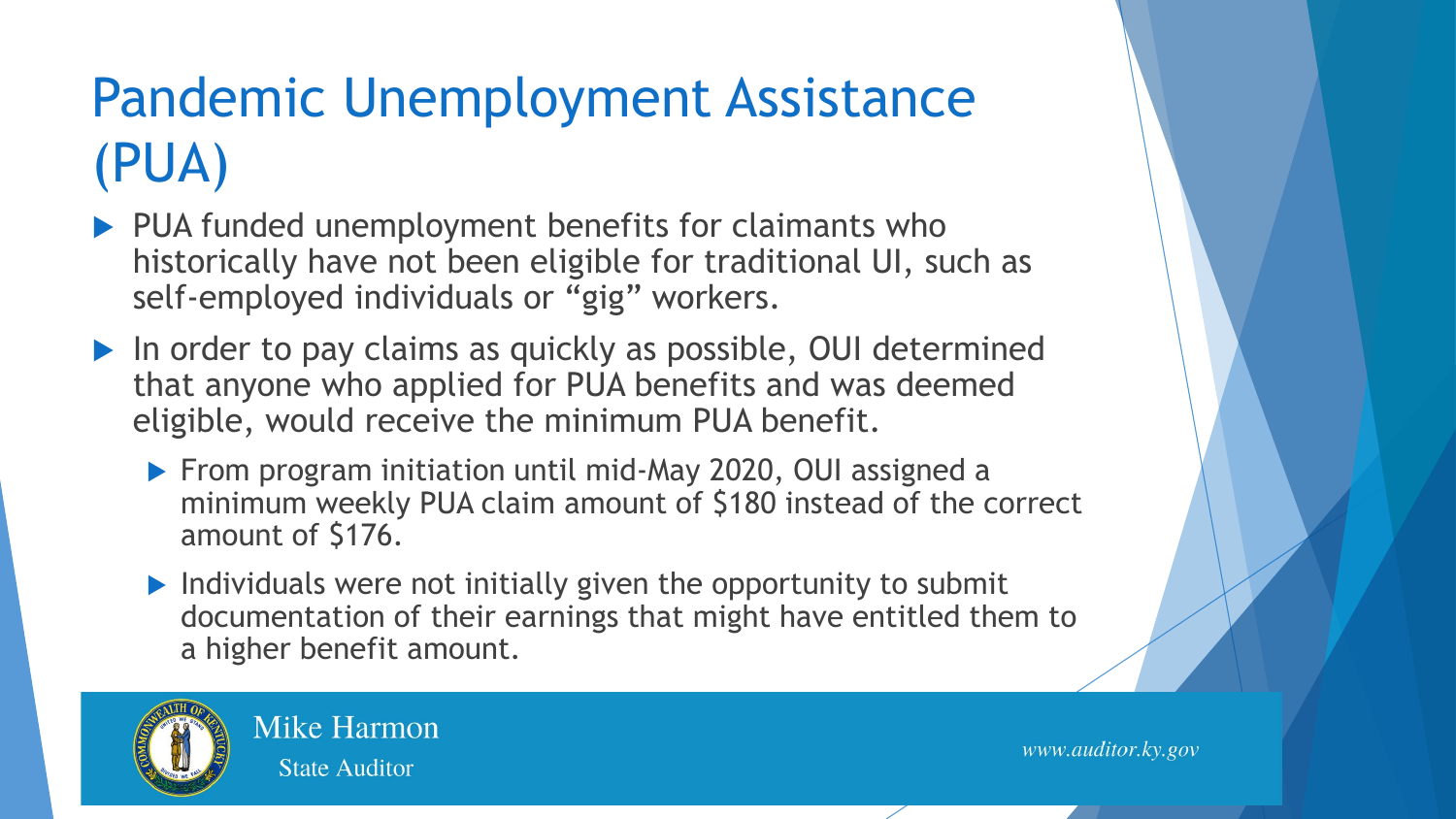# Pandemic Unemployment Assistance (PUA), cont.

- ▶ In addition, when PUA was initially launched, OUI management determined that all PUA claims would be automatically backdated to March 1, 2020.
	- As a result, claimants could be paid for weeks in which they were still employed.



**Mike Harmon State Auditor**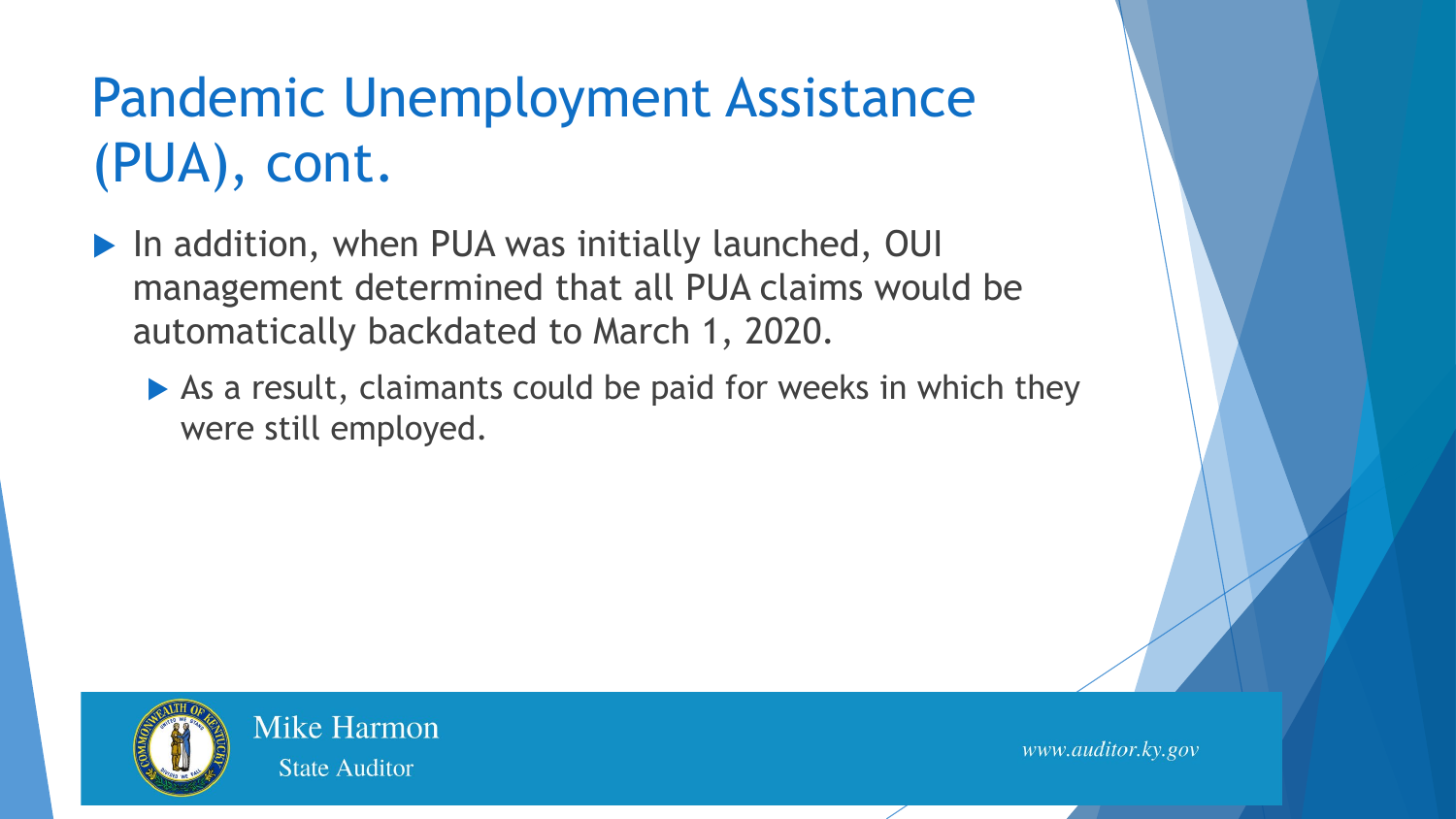## Pandemic Emergency Unemployment Compensation (PEUC)

▶ PEUC provided 13 weeks of additional unemployment benefits to eligible individuals whose traditional unemployment benefits have been exhausted.



**Mike Harmon State Auditor**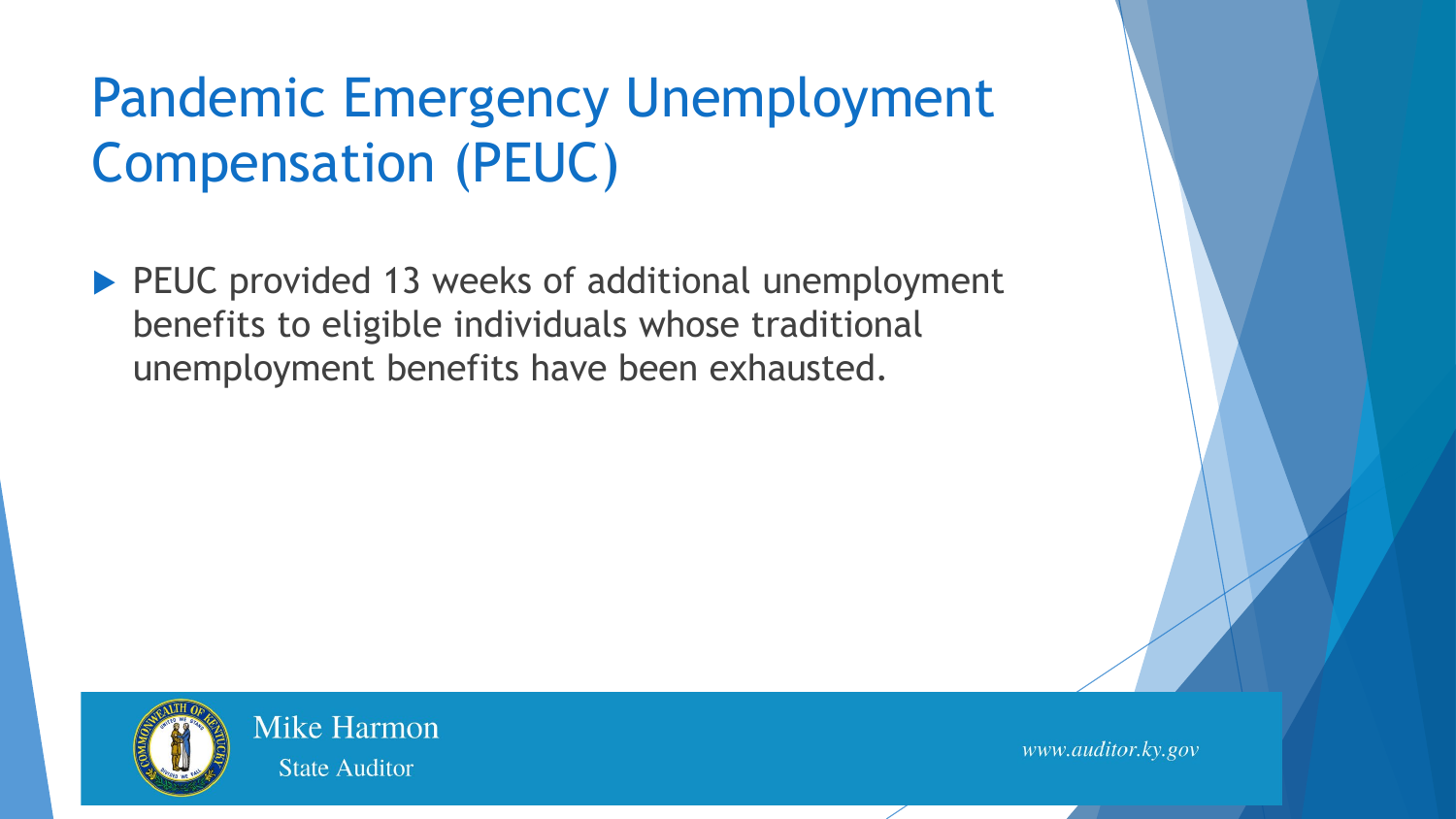## Federal Pandemic Unemployment Compensation (FPUC)

- **FPUC** provided an additional \$600 of benefits per week to all eligible claimants receiving at least \$1 of traditional unemployment compensation, PUA, or PEUC.
- ▶ For claimants receiving the maximum weekly benefit for traditional unemployment compensation, this would amount to \$1,152 per week. For claimants receiving PUA, and initially receiving the minimum of \$176 per week, this would amount to \$776 per week.



**State Auditor** 

**Mike Harmon**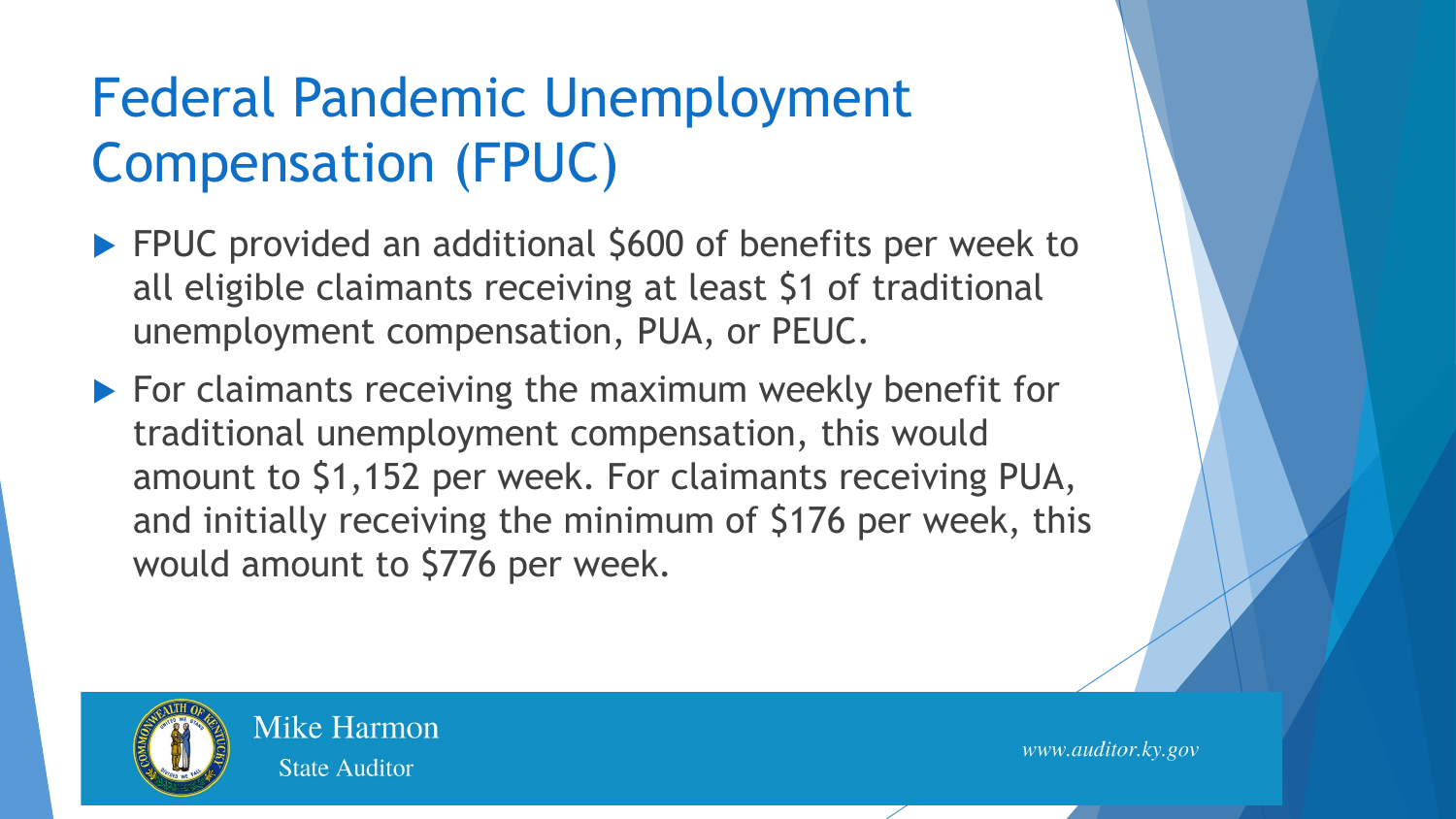## High-Risk Decision: Implementing an "Auto-Pay" Policy

- ▶ OUI leadership made decisions that led to federal law violations & sacrificed program integrity in an attempt to more quickly get payments to unemployed individuals.
	- Good intentions, bad results.
- "Auto-Pay" allowed UI benefits to be automatically paid without requiring claimants to report the weekly wage information needed to determine whether they were actually eligible for benefits.
	- ▶ Seasoned OUI and Commonwealth Office of Technology (COT) staff expressed concerns about Auto-Pay, but it was implemented anyway.
- ▶ Auto-Pay was in effect two weeks for traditional UI and eight weeks for PUA.



**Mike Harmon State Auditor**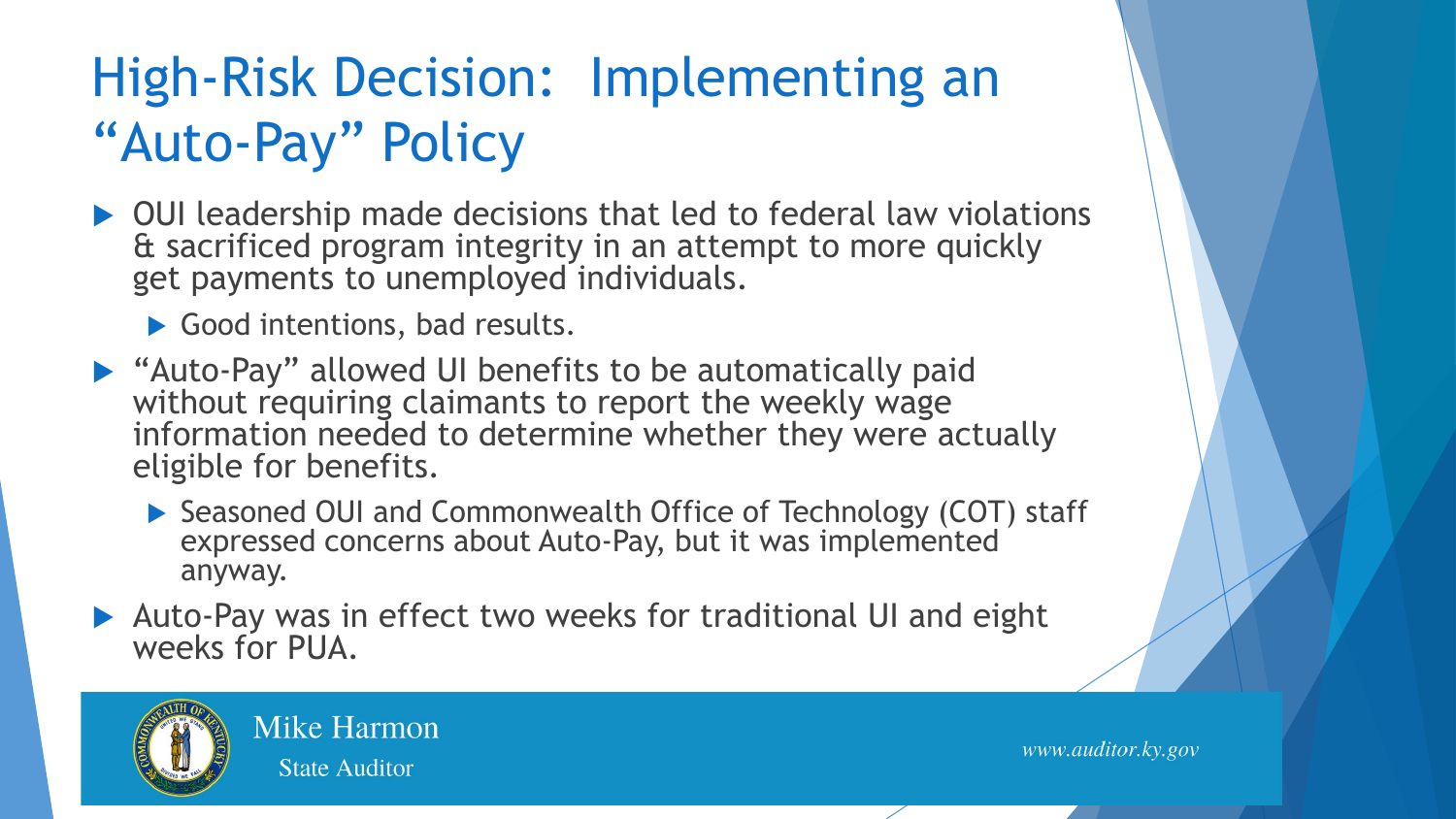### Payments During Auto-Pay

- While Auto-Pay was in effect:
	- $\triangleright$  \$17.8 million was paid in traditional UI benefits;
	- ▶ \$129.9 million was paid in PUA benefits; and
	- $\triangleright$  \$507.7 million was paid in FPUC benefits.
- ▶ While not all of these payments were improper, they were all paid in a control environment highly conducive to improper or even fraudulent payments.
	- A good illustration of the problems caused by Auto-Pay is the example of full-time state employees receiving UI payments.



**Mike Harmon State Auditor**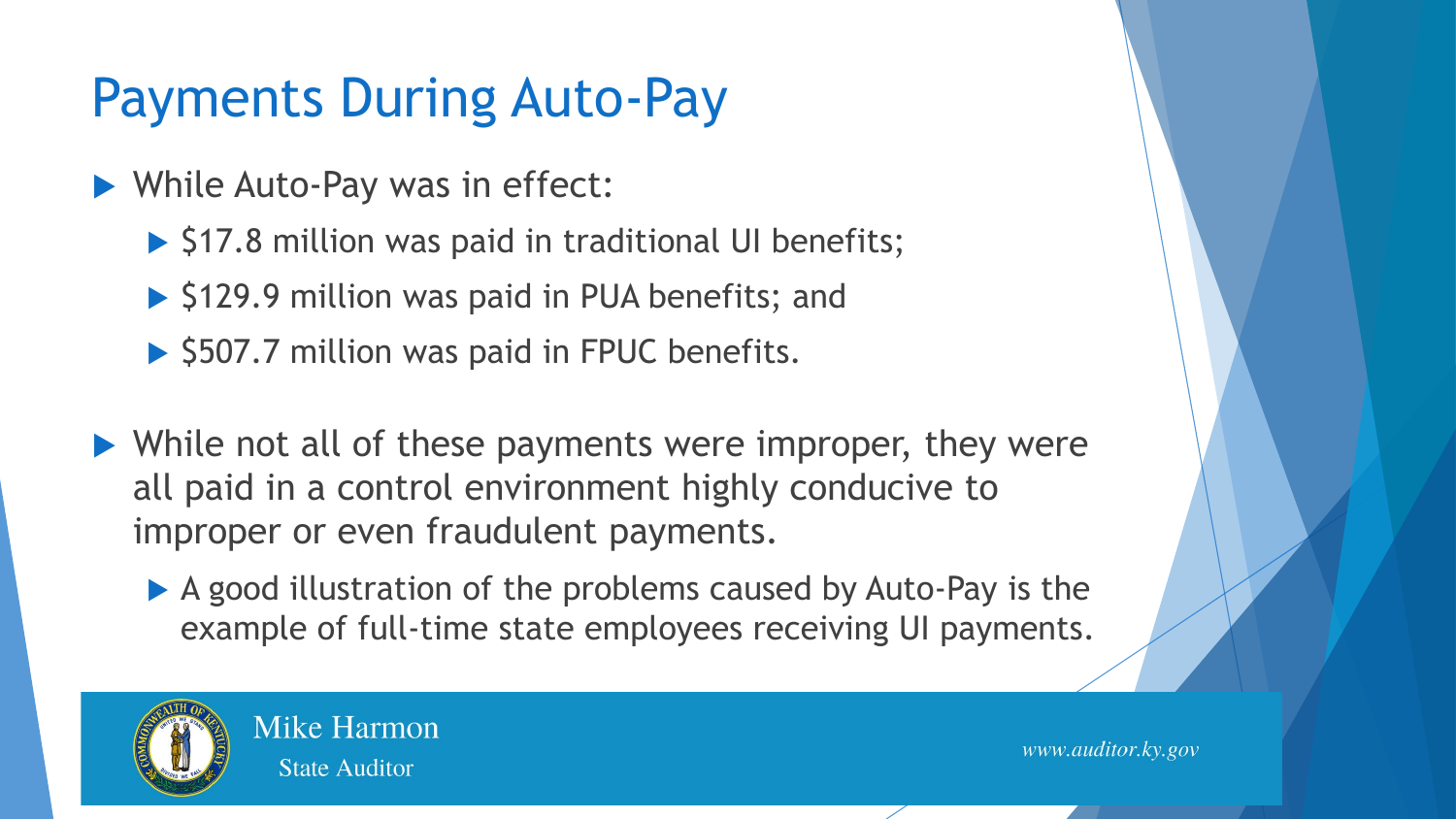# Full-Time State Employees Improperly Received UI Payments

- ▶ Auditors selected a sample of 37 state employees who filed for and received UI benefits.
	- ▶ 16 full-time state employees were paid traditional UI & FPUC for the loss of part-time jobs despite still being employed by the state.
	- ▶ One employee who had resigned from the state & lost a part-time job was underpaid by \$1,030
- $\triangleright$  Net overpayment in the sample of 37 employees = \$116,978.



**State Auditor** 

**Mike Harmon**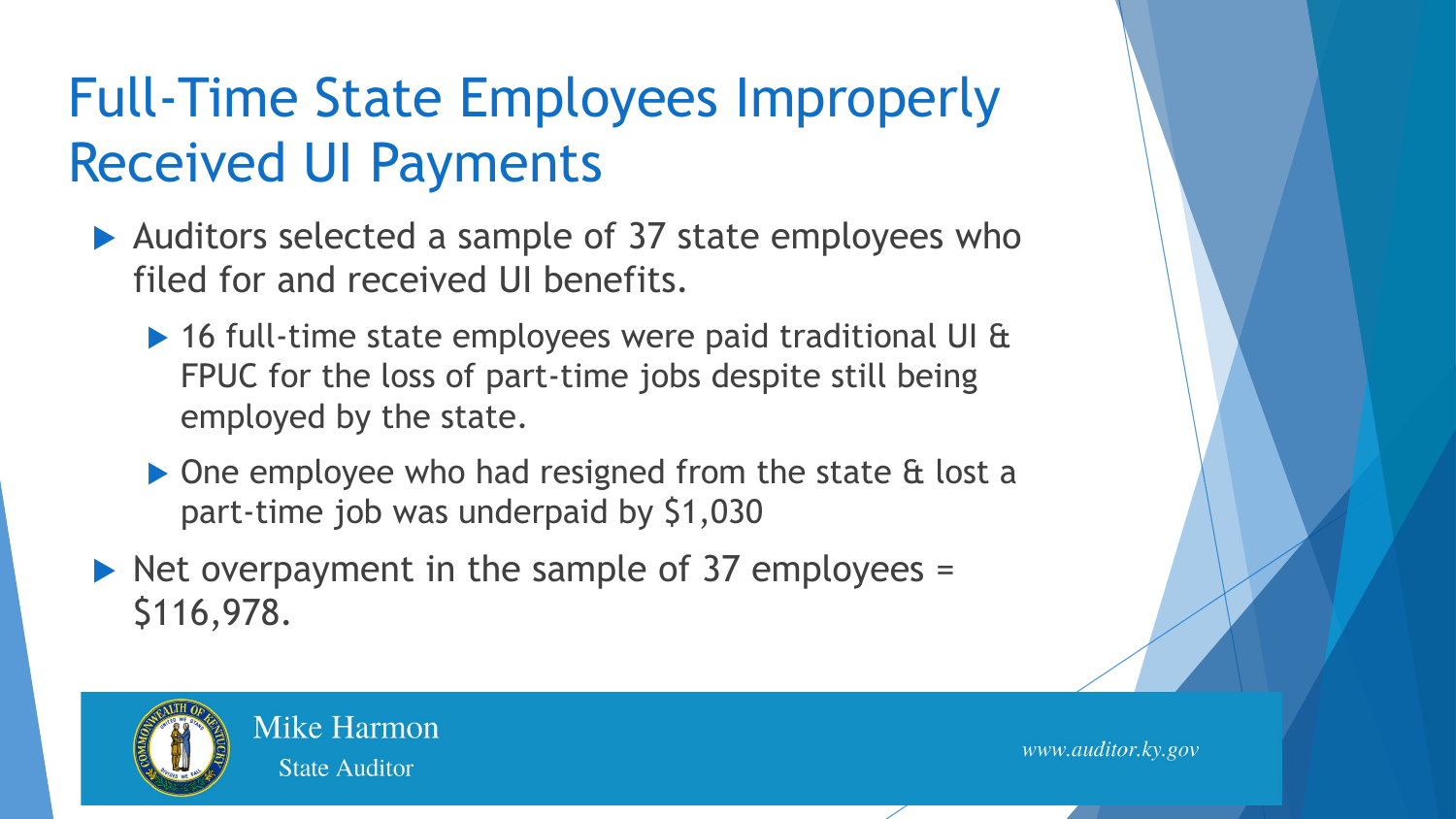## How Auto-Pay Contributed to the Improper State Employee Payments

- ▶ Claimants are required to report any earnings during the week for which they are claiming benefits, and their fulltime state wages would have made these employees ineligible for benefits.
- ▶ However, the adoption of the "Auto-Pay" policy eliminated the system control that asked claimants to report their weekly earnings, and so the system did not take into account wages from their full-time state employment.
	- ▶ Seven of the state employee claimants did not report fulltime wages even when the Auto-Pay period ended.



**Mike Harmon State Auditor**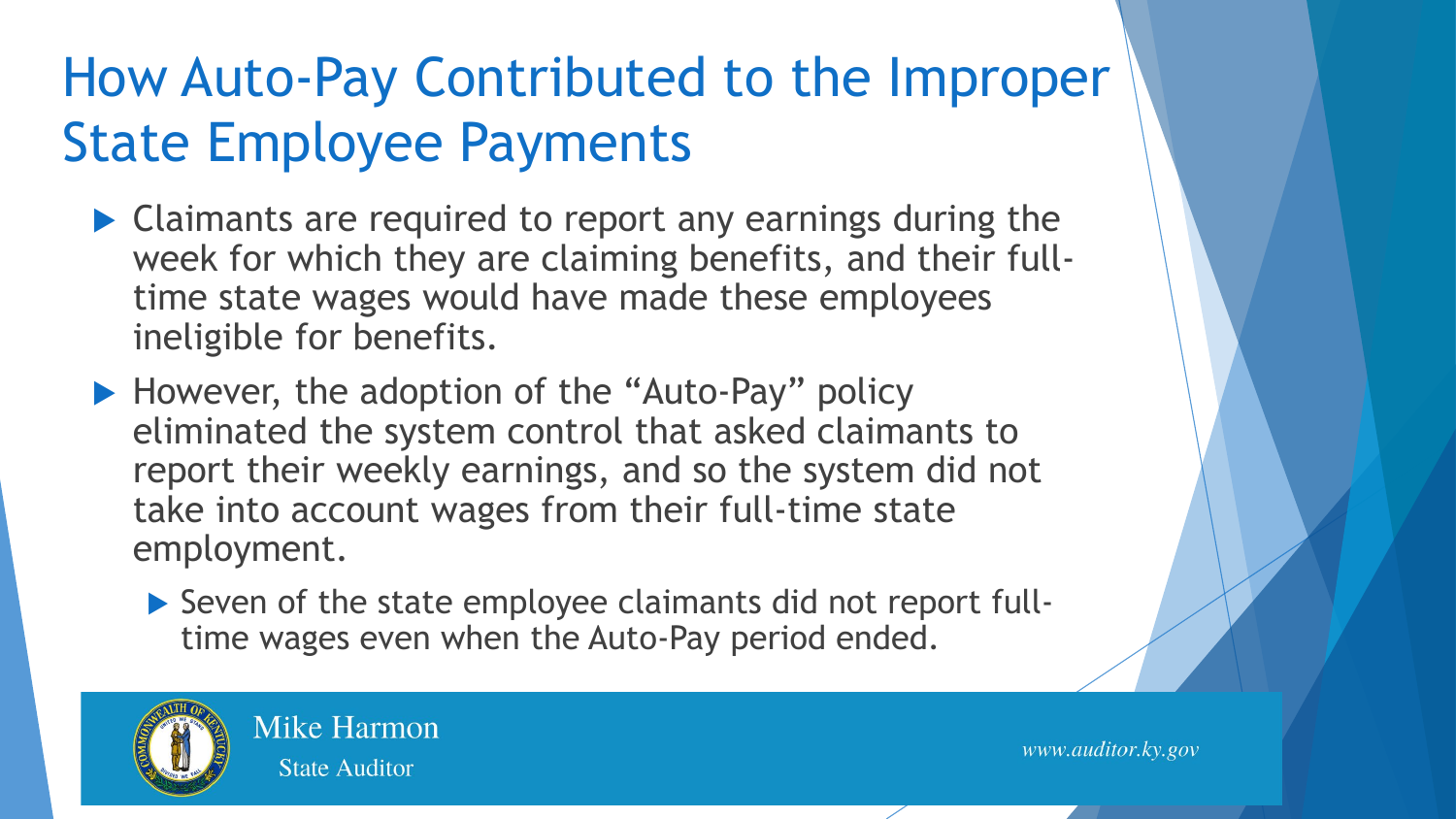### OUI Employees Accessing Their Own Claims

- ▶ At least 10 OUI employees had accessed their own UI claims within the system and had the ability to make changes.
	- ▶ This is a significant internal control risk & OUI didn't follow its own policies to take preventing steps to ensure employees made no changes to their accounts.
- Auditors weren't able to determine whether the employees had lifted stops on their own accounts, but given the potential for wrongdoing, this finding was referred to the Office of Attorney General & Executive Branch Ethics Commission.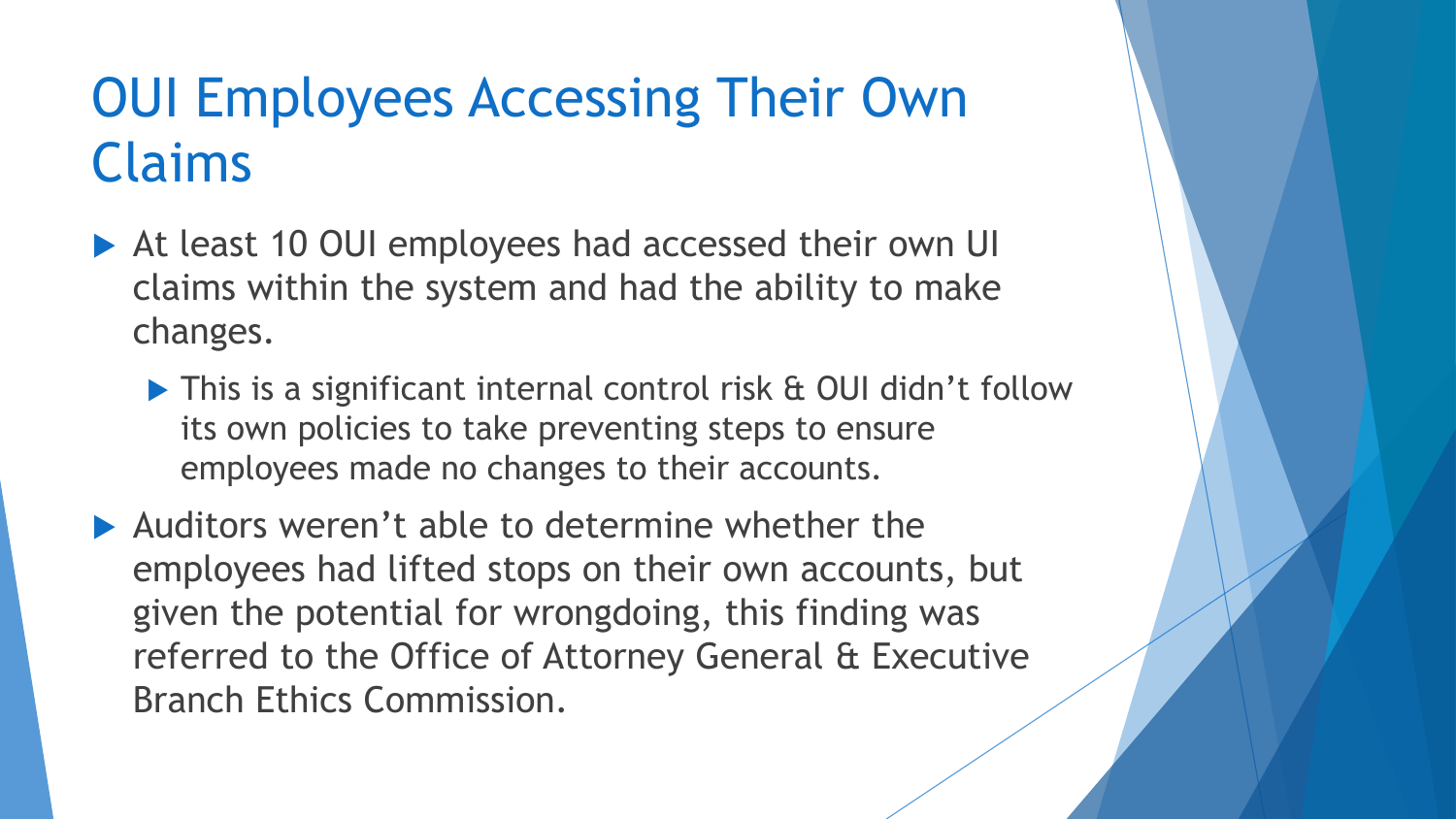#### Pervasive Errors & Miscalculations

- ▶ Auditors reviewed a random sample of 99 claim weeks.
- ▶ For 31 claim weeks, incorrect amounts were posted to employer accounts. For traditional UI, these charges are used to calculate employer contribution rates.
- For 31 claim weeks, benefits were not calculated correctly.
- ▶ These errors cumulatively amounted to \$17,830 in overpayments and \$1,926 in underpayments.
- ▶ Additionally, \$18,867 was overpaid because of OUI backdating PUA & FPUC claims to March 1, to individuals who were still employed during weeks for which benefits were paid.



**Mike Harmon State Auditor**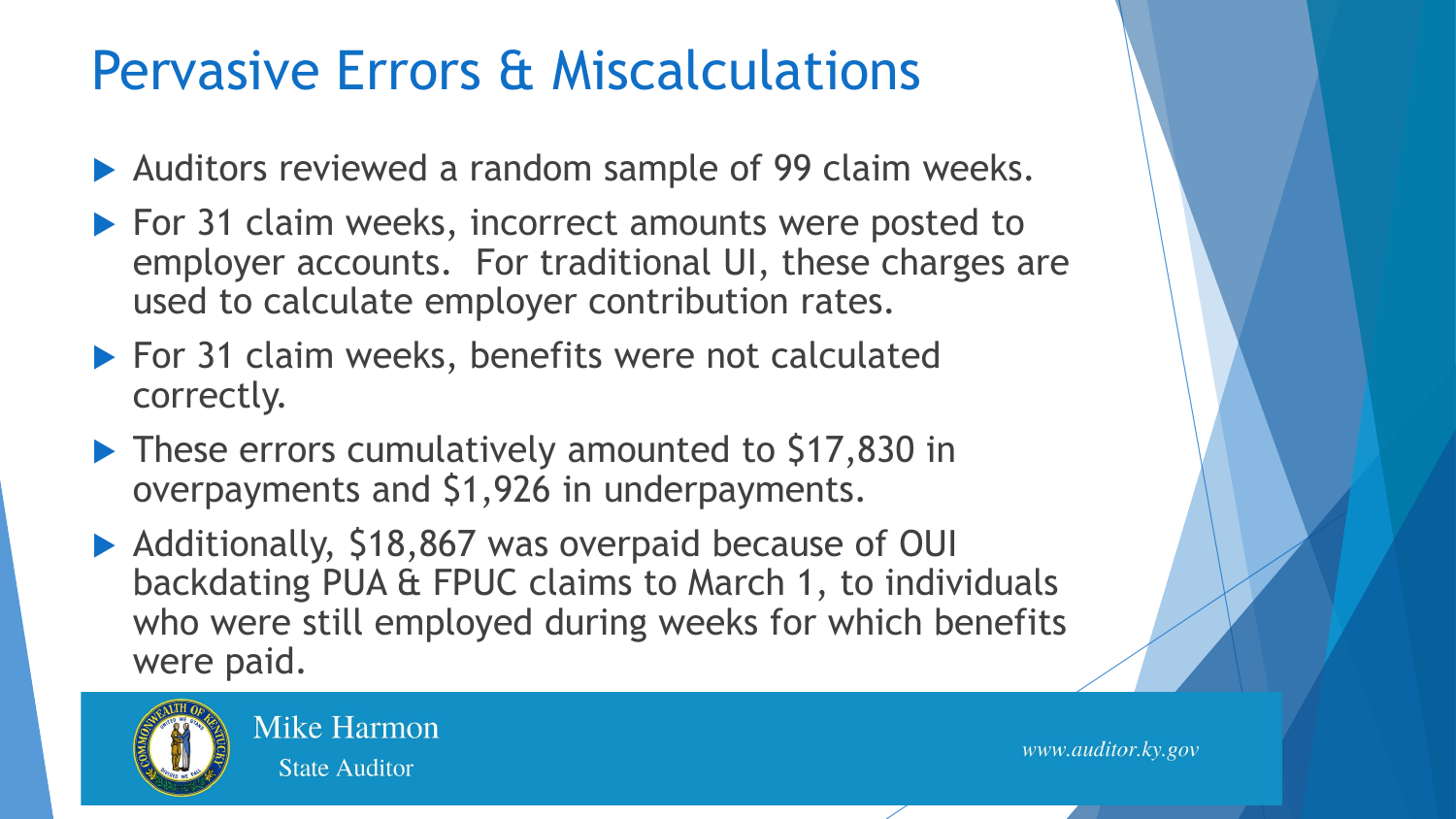### Questioned Costs

▶ 2 CFR 200.84 defines "questioned cost" as:

 When a cost is questioned by the auditor because of an audit finding that resulted from **a violation of federal law or the terms of a federal award**.

- Auditors identified all of the **\$655 million** that was paid during Auto-Pay as questioned costs.
	- ▶ There were no controls in place to properly determine and certify claimants' eligibility during this time period, which violated federal law.



**Mike Harmon State Auditor**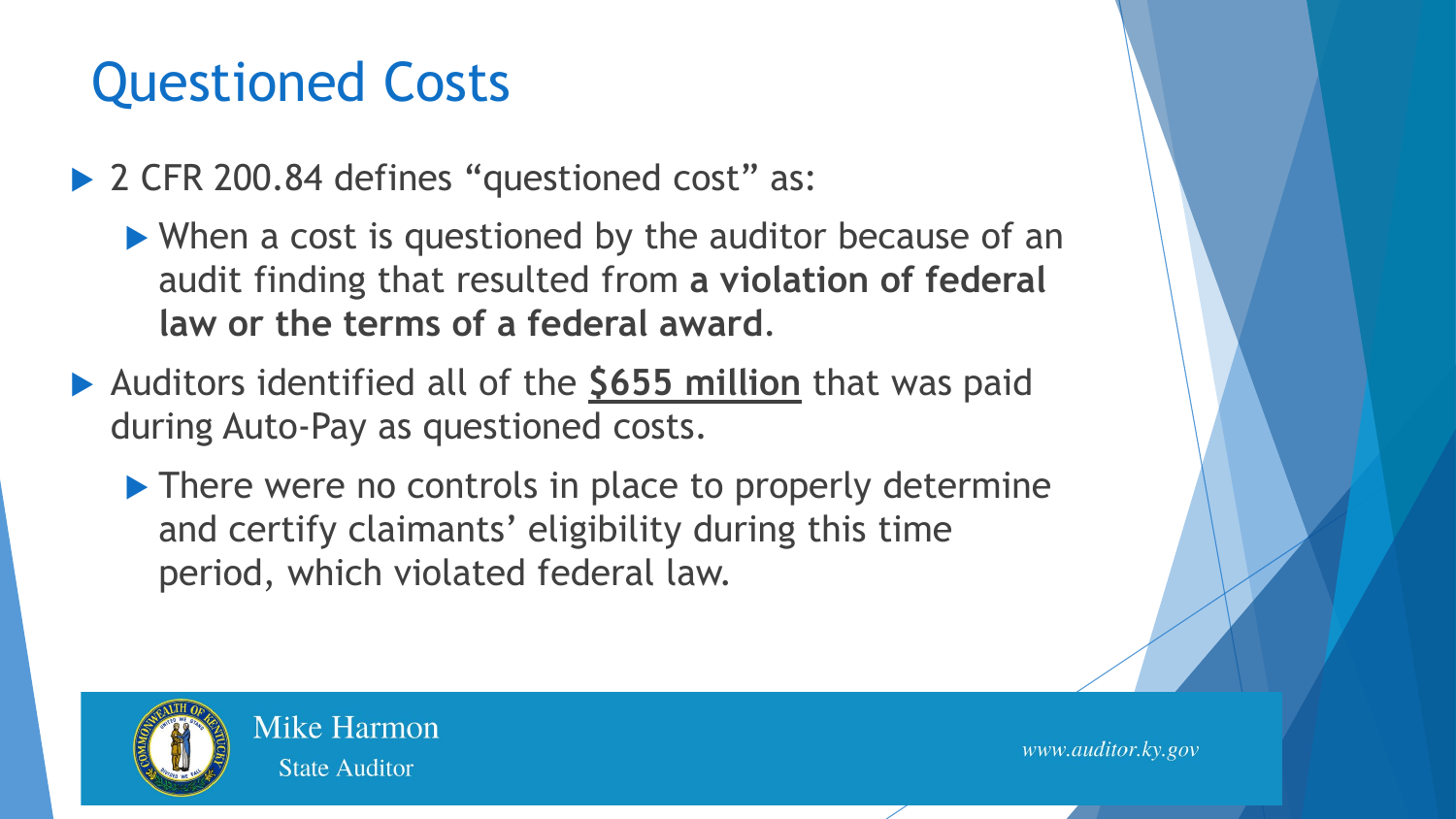### Adverse Opinion

- APA issued an Adverse Opinion on Kentucky's compliance with federal unemployment insurance program requirements based on the findings in SSWAK, Vol. II.
	- ▶ The OUI findings were significant enough to indicate the Commonwealth did not materially comply with the federal requirements for the UI program.
- $\blacktriangleright$  In common terms, "adverse" is the worst opinion that can be issued for an audit.
- All SSWAK findings are uploaded to a clearinghouse that reports the information to federal oversight agencies.



**Mike Harmon State Auditor**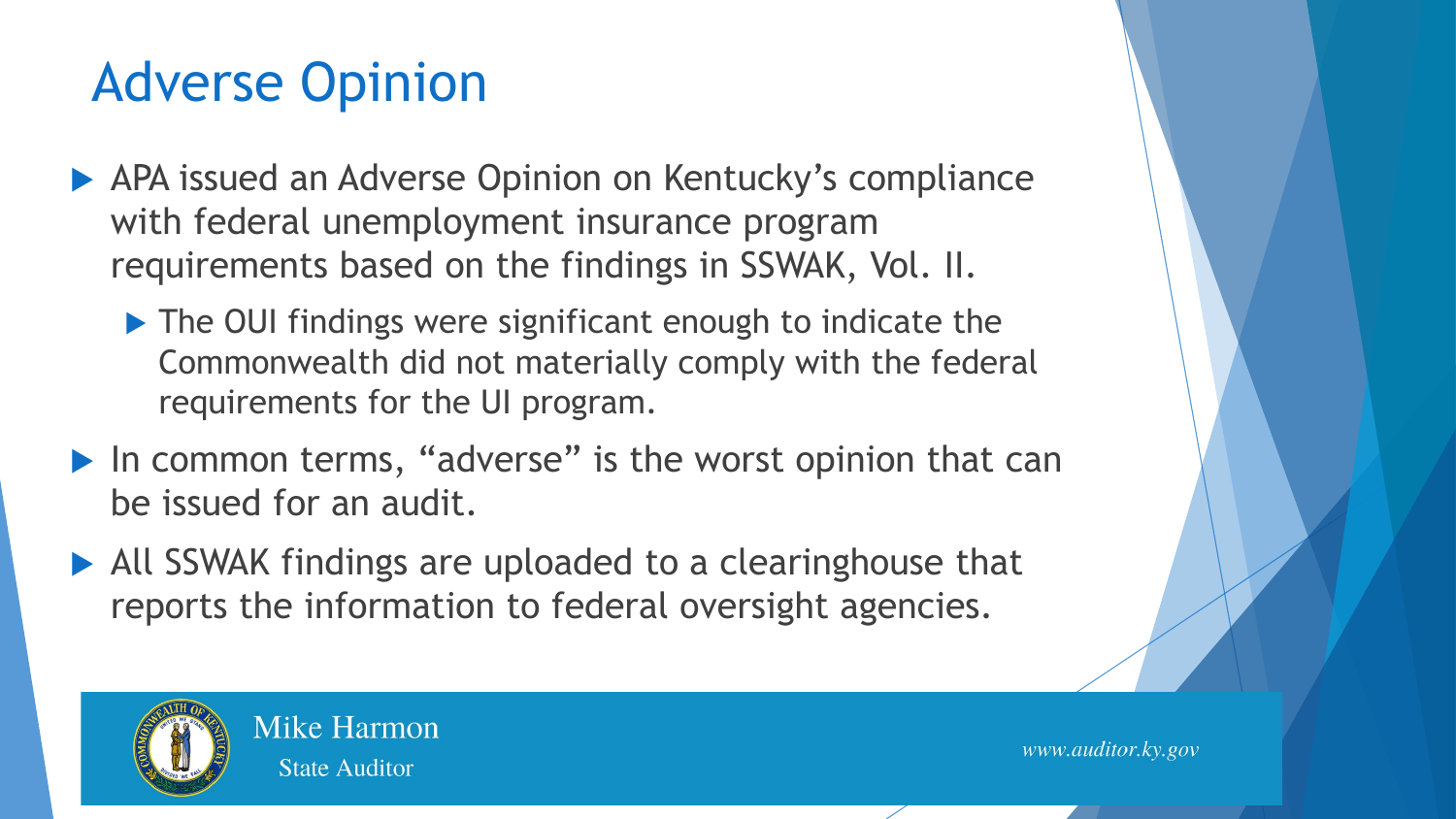### Accounting Errors

- ▶ A \$418.9 million error resulted from understating funds owed to Kentucky from the federal government.
- ▶ A \$7.1 million error occurred in the Commonwealth's Schedule of Expenditures of Federal Awards (SEFA) due to not properly separating CARES from non-CARES expenses.
- ▶ A \$96.6 million error resulted from OUI included two expenses already paid in its accounts payable balance.
- ▶ A \$271.1 million error resulted from not including expenses incurred but not paid in FY 2020 in the accounts payable balance.



**Mike Harmon State Auditor**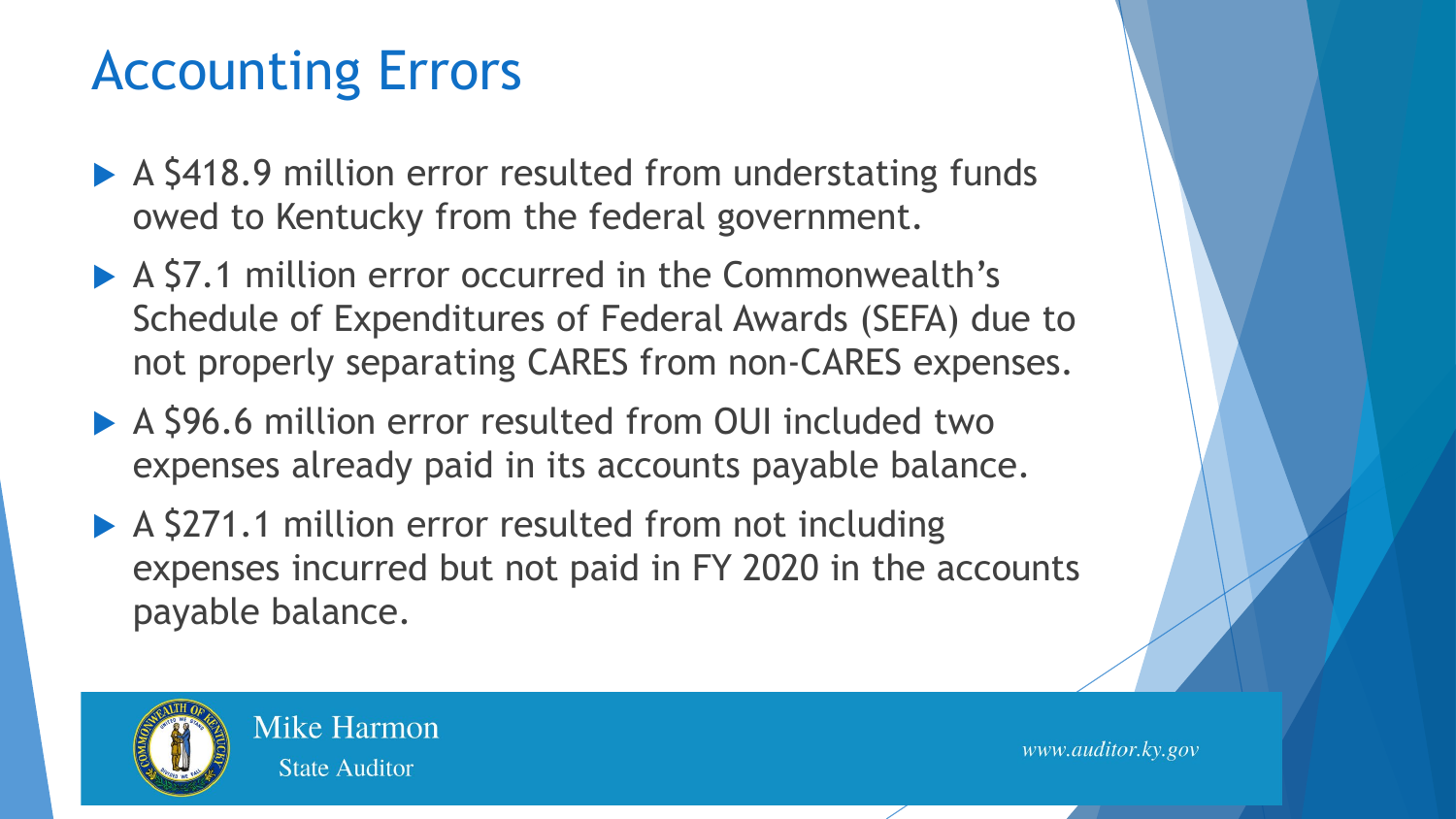### IT Security & Data Processing Issues

- $\blacktriangleright$  Federally mandated and state required monthly system security checks were not performed.
- ▶ The UI mainframe performed various tasks that were undocumented and for which no one at UI or COT could provide an explanation.
- System updates and software changes were pushed through with improper and missing documentation, lack of testing, and implementation in contravention of the agency's own policies.
- ▶ OUI failed to report data breaches as required by KRS.



**State Auditor** 

**Mike Harmon**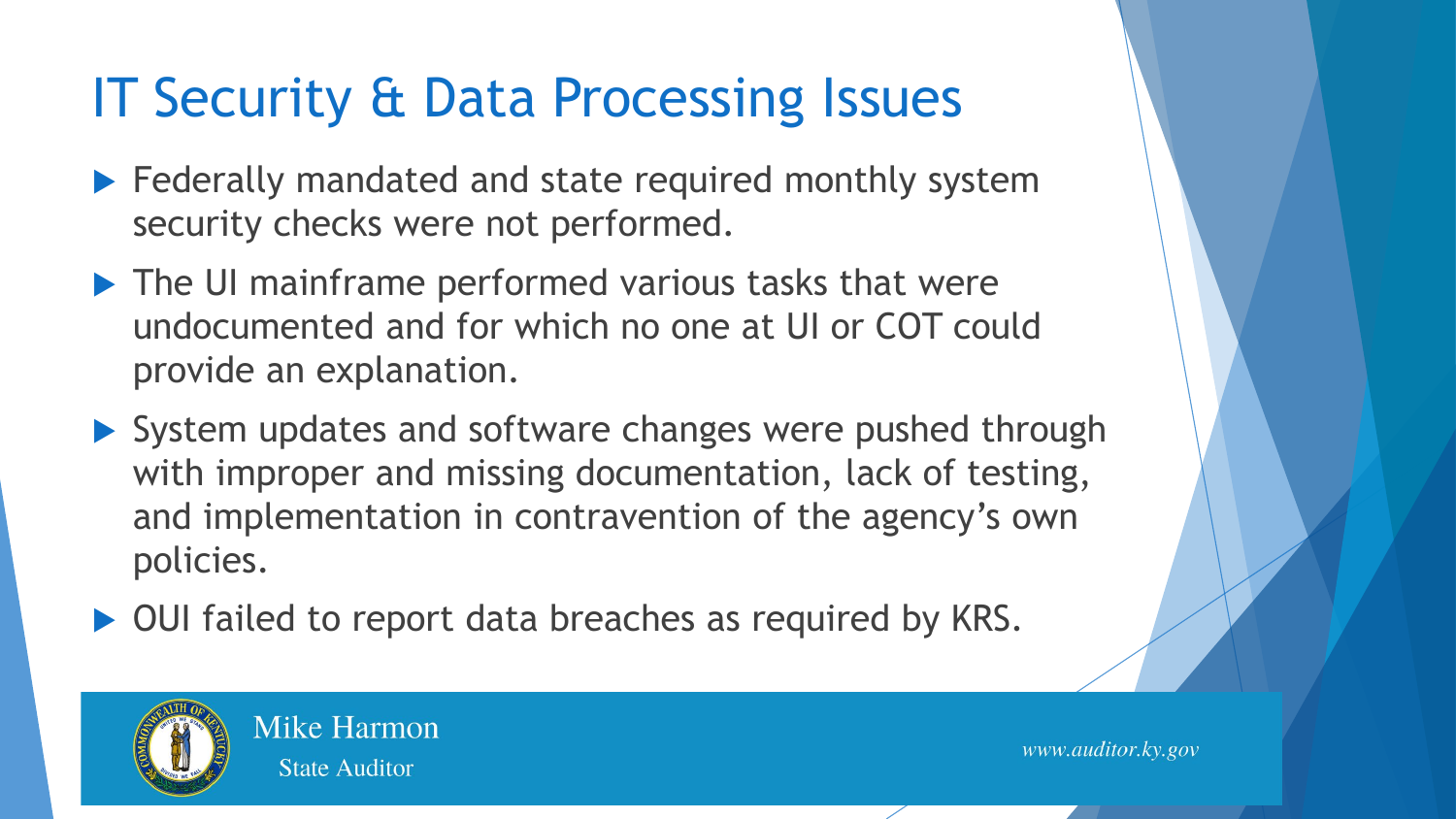## OUI Improperly Suspended Treasury Offset Program ("TOP") Collections

- ▶ OUI suspended TOP collections on April 6, 2020 and had not resumed as of February 17, 2021.
	- ▶ States are required to use TOP to collect unemployment compensation debts that remain uncollected a year after becoming due.
- ▶ In May 2020, U.S. Dept. of Labor told OUI that TOP collections could not be suspended and told them again in Feb. 2021.
	- ▶ Nationwide, TOP recovered \$226.9 million for states that participated in the UI program in federal FY 2020.



**Mike Harmon State Auditor**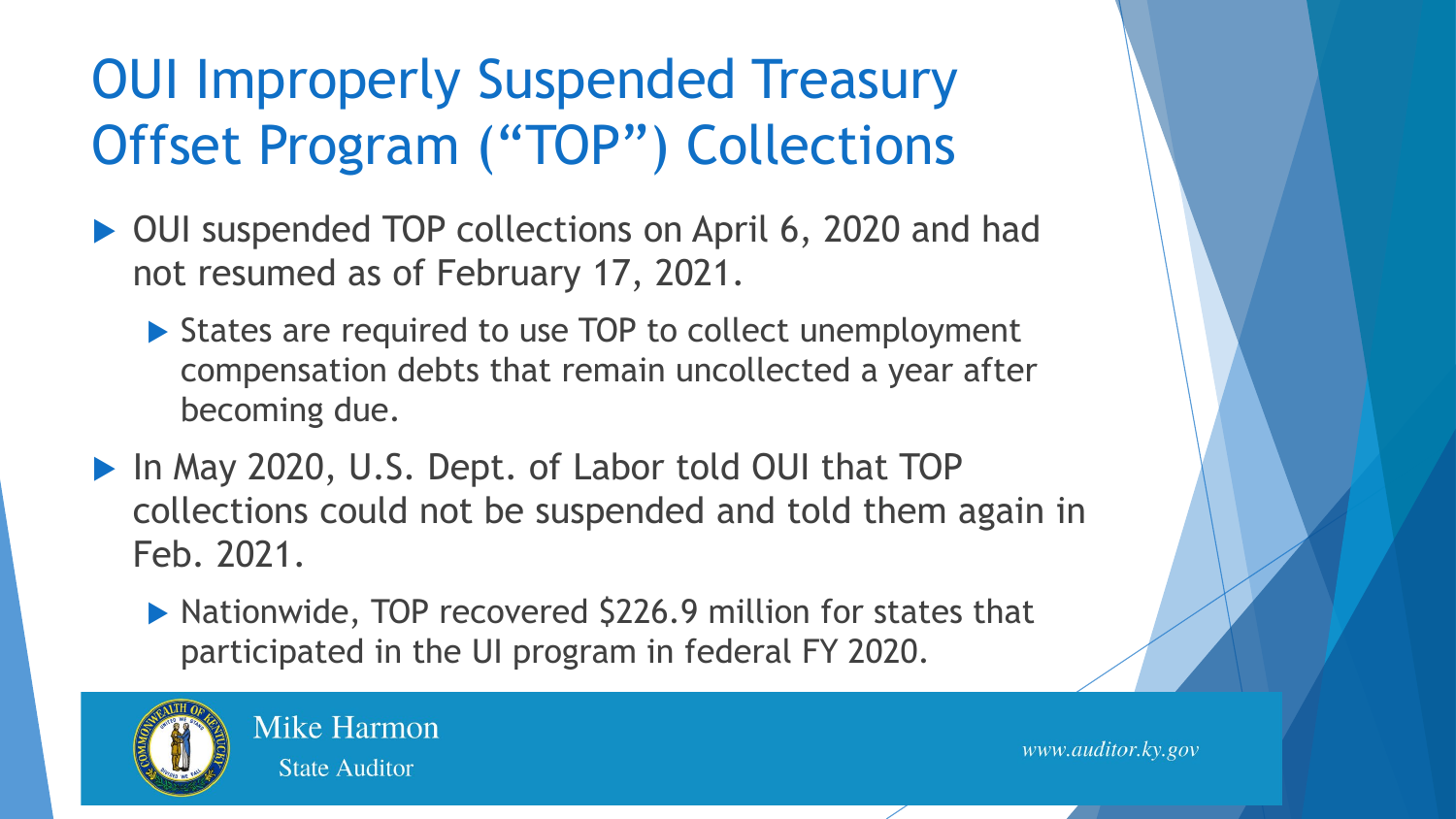## OUI Did Not Provide a Reliable Estimate Accounts Payable as of the end of FY20

- ▶ This led to a qualified audit opinion for the unemployment compensation fund for the Commonwealth's FY 2020 ACFR.
- ▶ OUI didn't realize an estimate was needed until auditors inquired after widespread public reporting of the large backlog of FY20 claims.
- ▶ Estimates provided ranged from \$88.9 million to \$2.08 billion.
- ▶ Auditors learned OUI was still receiving, and in some cases finding, new FY20 claims even into October 2020, which made it difficult to calculate an accurate estimate.



**Mike Harmon State Auditor**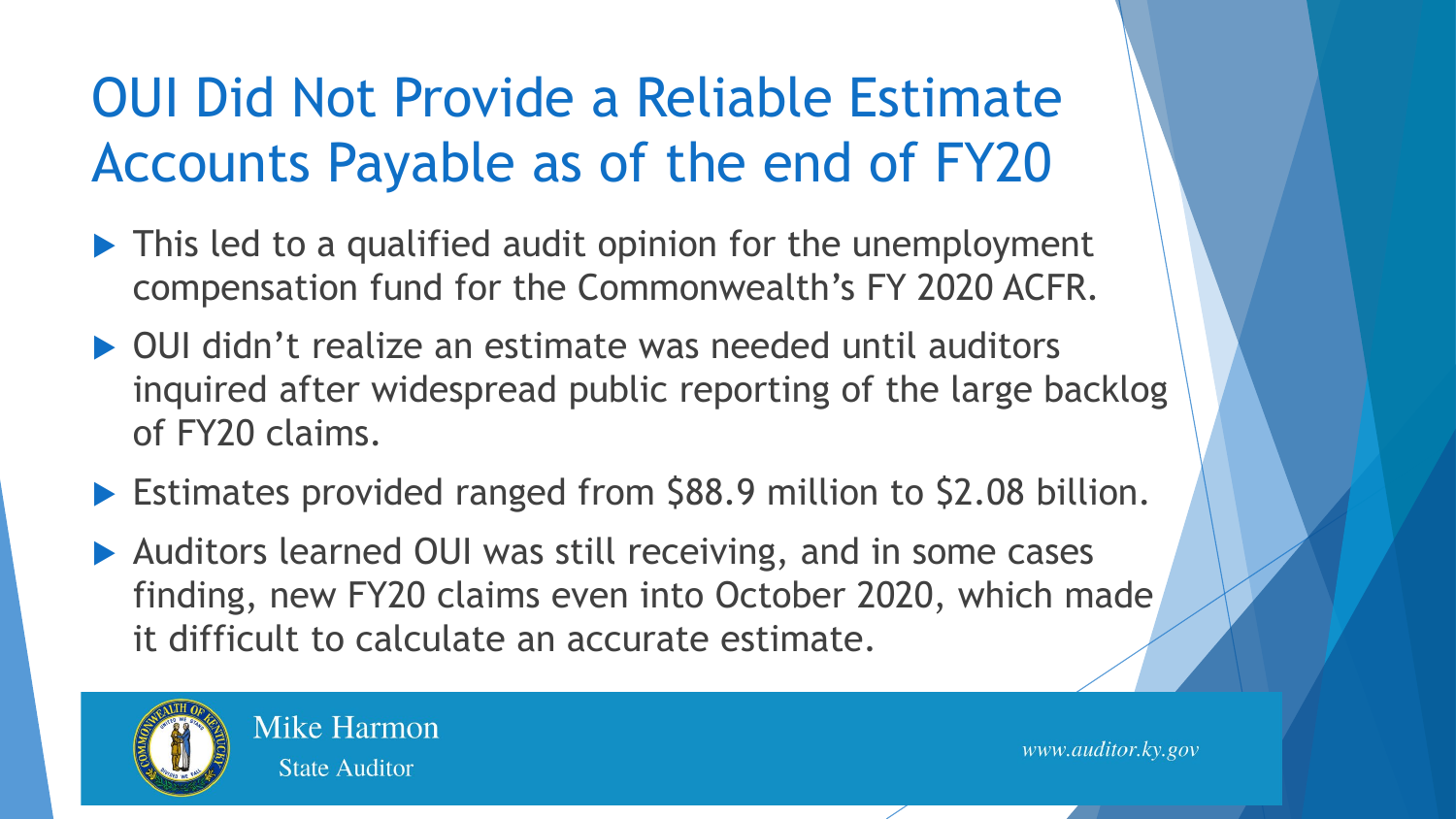### The Backlog of Claims

- Although OUI officials made high-risk decisions, such as implementing the Auto-Pay policy, in an attempt to pay benefits more quickly, many claims still were not timely processed.
- As of October 29, 2020, the claims backlog of unprocessed, initial jobless claims totaled approximately 80,000.



**Mike Harmon State Auditor**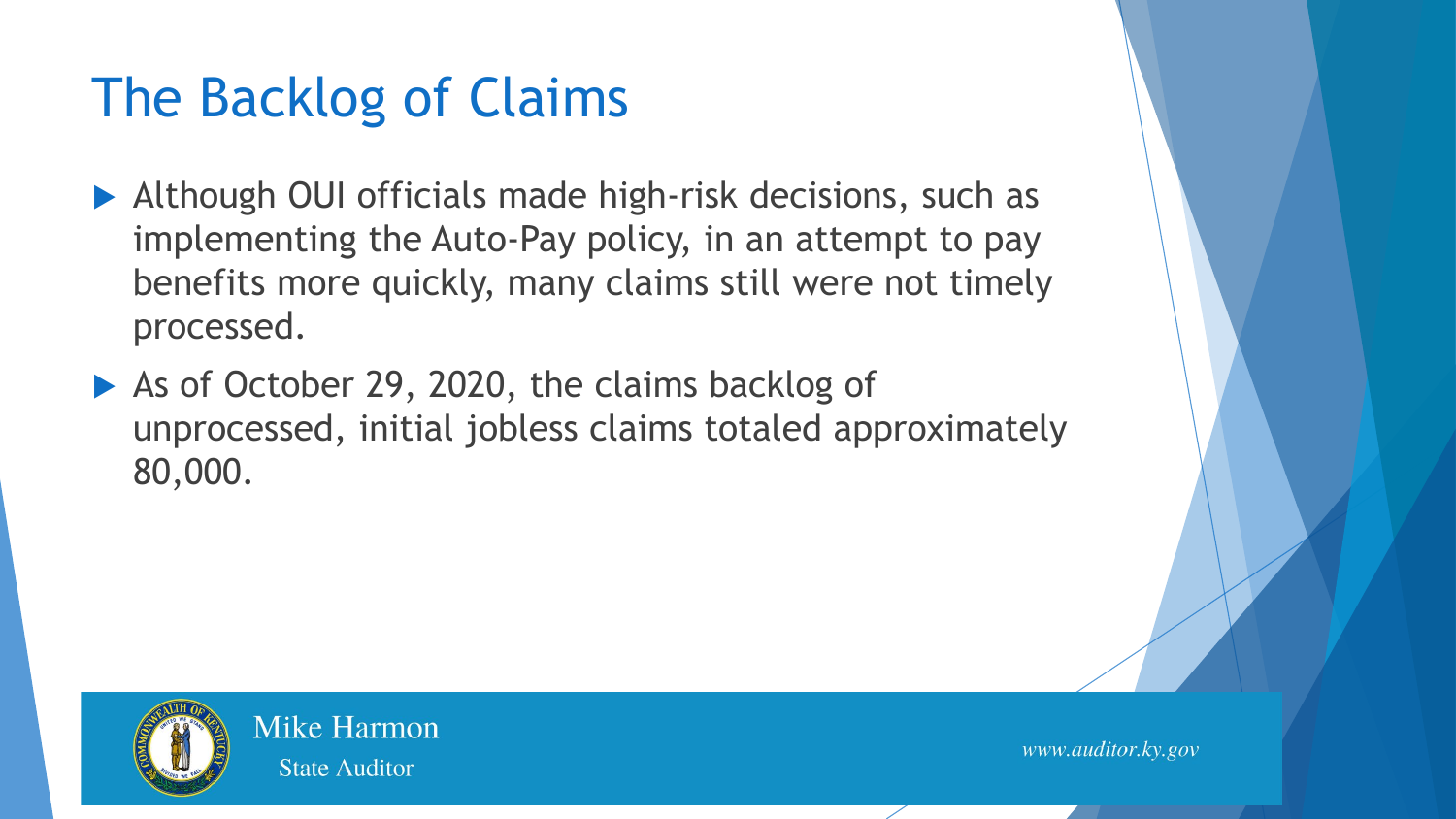#### Archiving of UI Assistance Emails

- ▶ Emails received through the UI assistance email link on the OUI website from between March 19 and April 19 were moved to the OUI Assistance Backlog Inbox.
	- ▶ More emails were moved between April 23 and May 10.
- **As of November 9, 2020, more than 400,000 of these emails remained unread.** 
	- Auditors did not review the specific contents of the 400,000 emails, but these emails could include indications or problems for OUI to address, not to mention general questions from unemployed Kentuckians.



**Mike Harmon State Auditor**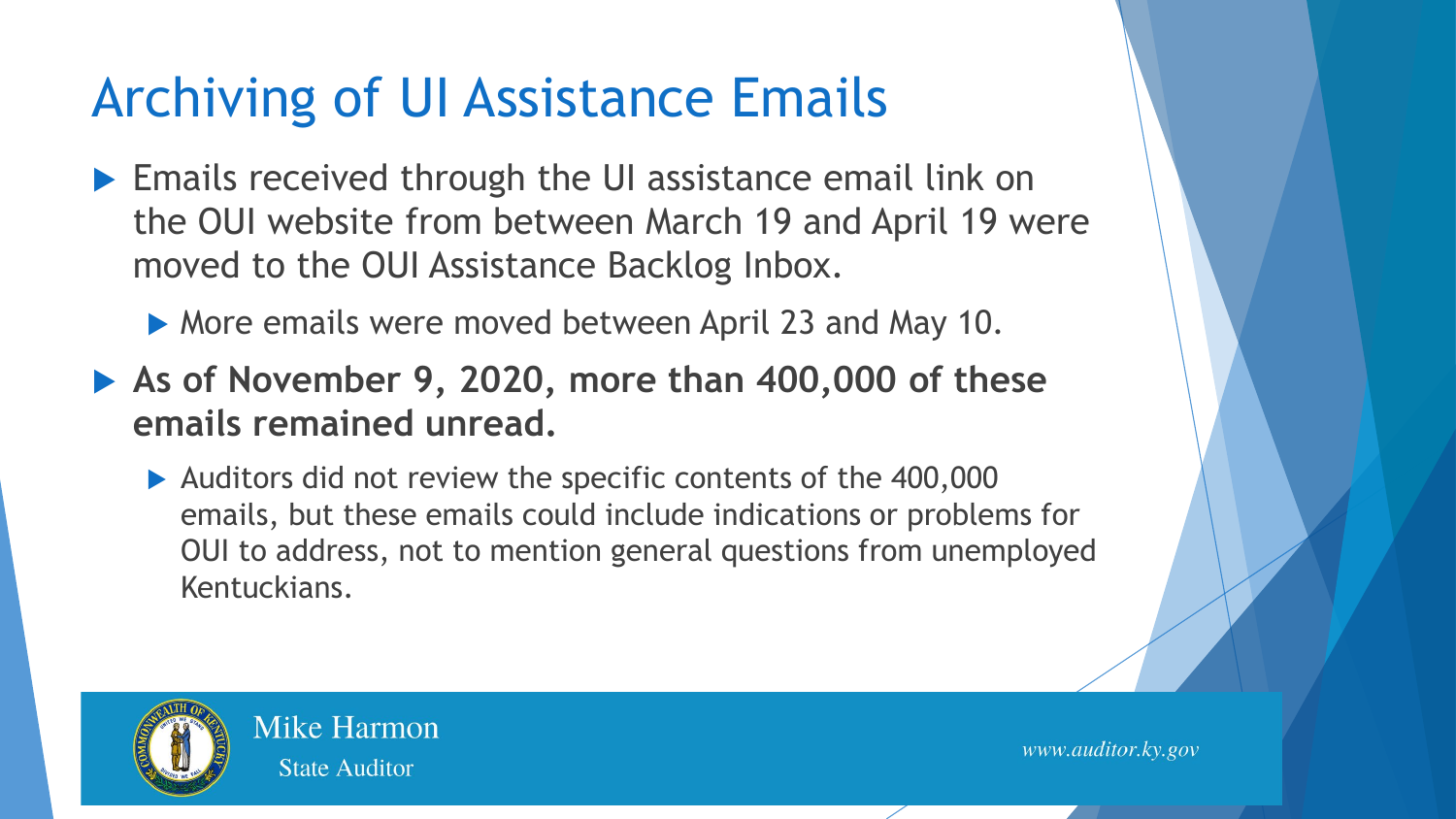### Audit Process for FY 2021

- **FY 2021 ended on June 30, 2021.**
- APA auditors are in the early stages of work on the audit of the Commonwealth's Annual Comprehensive Financial Report (ACFR) & Statewide Single Audit for FY 2021.
	- APA will issue audit opinion on ACFR, typically near end of calendar year.
- ▶ In early 2022, APA will release SSWAK reports for FY 2021:
	- ▶ Volume I on financial statement and internal control findings (approx. February).
	- Volume II on federal program compliance (late spring).



**Mike Harmon State Auditor**